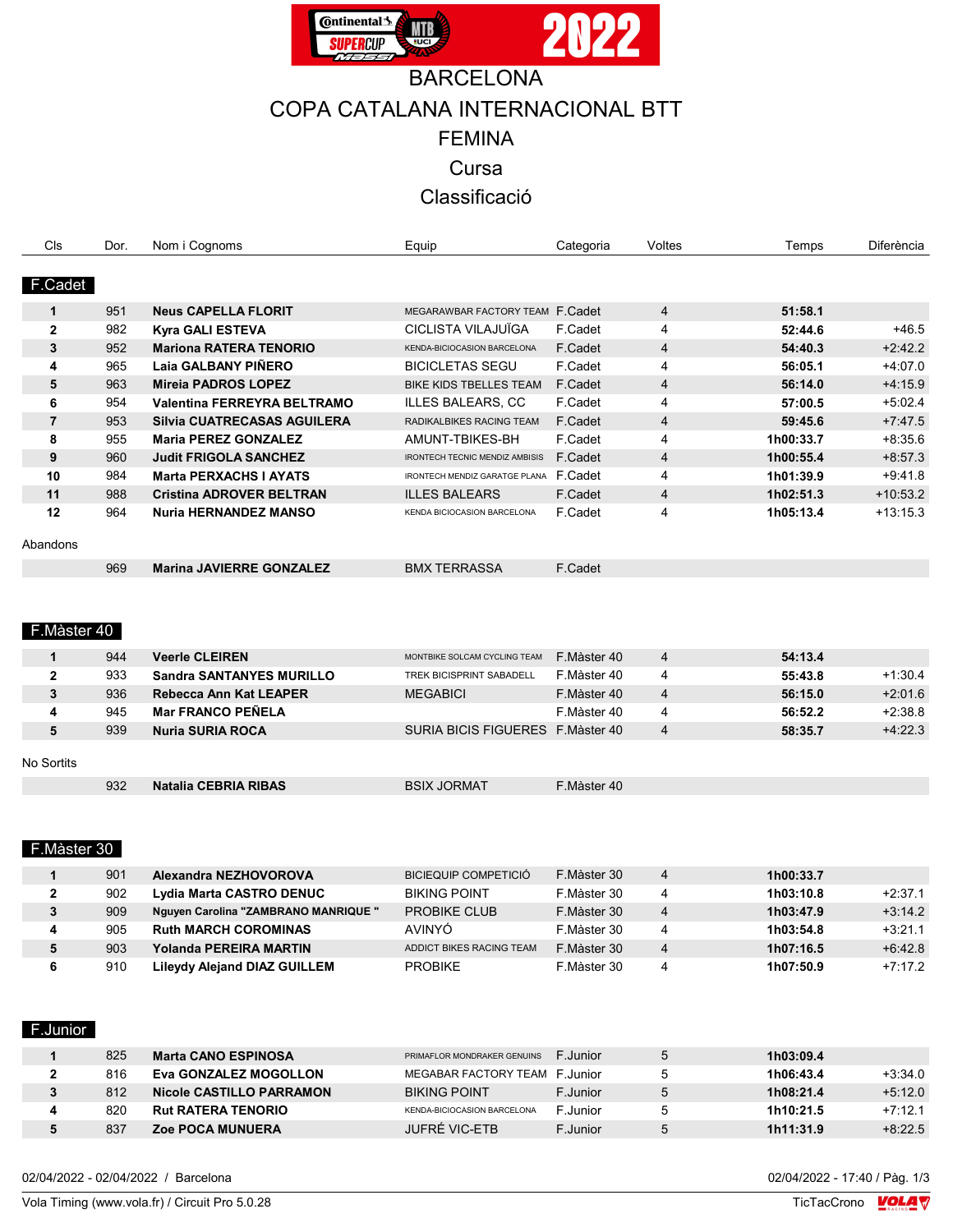

#### BARCELONA COPA CATALANA INTERNACIONAL BTT FEMINA Cursa Classificació

| Cls | Dor. | Nom i Cognoms                | Equip           | Categoria | Voltes | Temps     | Diferència |
|-----|------|------------------------------|-----------------|-----------|--------|-----------|------------|
|     |      |                              |                 |           |        |           |            |
|     | 840  | <b>Zaira BOTER FERNANDEZ</b> | AMUNT CC        | F Junior  |        | 1h16:28.6 | $+13:19.2$ |
|     | 841  | Alba GONZALEZ PEREZ          | <b>IRONTECH</b> | .Junior   |        | 1h19:47.4 | +16:38.0   |
|     | 858  | <b>Addison FORRESTER</b>     |                 | F Junior  |        | 1h13:26.4 | +1 Volta   |

#### F.Sub23

|              | 709 | Lucia GOMEZ ANDREU              | MMR FACTORY RACING TEAM      | F.Sub <sub>23</sub> | 6 | 1h13:29.8 |            |
|--------------|-----|---------------------------------|------------------------------|---------------------|---|-----------|------------|
| $\mathbf{2}$ | 707 | <b>Olivia ONESTI</b>            | <b>CREUSE OXYGENE GUERET</b> | F.Sub <sub>23</sub> | 6 | 1h13:44.2 | $+14.4$    |
| 3            | 622 | Mafalda Rebelo Sá Ana SANTOS    | X-SAUCE FACTORY TEAM         | F.Sub <sub>23</sub> | 6 | 1h14:12.4 | $+42.6$    |
| 4            | 708 | <b>Lidia FUENTES COLL</b>       | <b>SCOTT</b>                 | F.Sub <sub>23</sub> | 6 | 1h19:19.7 | $+5:49.9$  |
| 5            | 664 | <b>Ivette ESPINAR CASAS</b>     | RADIKALBIKES RACING TEAM     | $F$ . Sub23         | 6 | 1h23:04.9 | $+9:35.1$  |
| 6            | 661 | <b>Anna CABALLER FURONES</b>    | RADIKALBIKES RACING TEAM     | F.Sub <sub>23</sub> | 6 | 1h26:19.0 | $+12.49.2$ |
|              | 663 | Paula BECERRA FERNANDEZ         | AMUNT-TBIKES-BH              | F.Sub <sub>23</sub> | 6 | 1h26:34.6 | $+13.04.8$ |
| 8            | 665 | Laia TORTOS-SALA GRANES         | RADIKALBIKES RACING TEAM     | F.Sub <sub>23</sub> |   | 1h20:52.0 | +1 Volta   |
| 9            | 712 | <b>Manal EL MGHARI LAMGHARI</b> | <b>BIKING POINT</b>          | F.Sub <sub>23</sub> | 5 | 1h26:19.3 | +1 Volta   |
|              |     |                                 |                              |                     |   |           |            |

## F.Elit

|              | 711 | <b>Margot MOSCHETTI</b>            | <b>GIANT FRANCEMTB PRO TEAM</b> | F.Elit | 6 | 1h14:52.2 |            |
|--------------|-----|------------------------------------|---------------------------------|--------|---|-----------|------------|
| $\mathbf{2}$ | 706 | Mari-Liis MÕTTUS                   | <b>ESTONIAN NATIONAL TEAM</b>   | F.Elit | 6 | 1h15:17.4 | $+25.2$    |
| 3            | 631 | <b>Nuria BOSCH PICO</b>            | <b>BH TEMPLO CAFES UCC</b>      | F.Elit | 6 | 1h16:00.2 | $+1:08.0$  |
| 4            | 638 | <b>Sara GAY MORENO</b>             | <b>BIKING POINT</b>             | F.Elit | 6 | 1h16:23.0 | $+1:30.8$  |
| 5            | 694 | <b>Barbara BOROWIECKA</b>          | <b>GIANT GORZÓW LIV TEAM</b>    | F.Elit | 6 | 1h17:51.4 | $+2:59.2$  |
| 6            | 643 | <b>Agata SAFONT ESPINOSA</b>       | RADIKALBIKES RACING TEAM        | F.Elit | 6 | 1h19:56.9 | $+5:04.7$  |
| 7            | 644 | <b>Laura TERRADAS ILL</b>          | IRONTECH-TECNIC-MENDIZ-AMBISIS  | F.Elit | 6 | 1h21:29.5 | $+6.37.3$  |
| 8            | 650 | Alba SUGRAÑES MATEU                | NOU ESPAI - LEVEL BIKES         | F.Elit | 6 | 1h24:18.3 | $+9.26.1$  |
| 9            | 666 | <b>Esther VILLARET RECHE</b>       | RADIKALBIKES RACING TEAM        | F.Elit | 6 | 1h25:10.7 | $+10.18.5$ |
| 10           | 658 | <b>Catalina MARTINEZ GUILLAMON</b> | RADIKALBIKES RACING TEAM        | F.Elit | 6 | 1h25:30.2 | $+10.38.0$ |
| 11           | 710 | <b>Vanessa SERRANO NIETO</b>       | RATPENAT CLUB CICLISTA F.Elit   |        | 5 | 1h16:16.0 | +1 Volta   |
| 12           | 651 | <b>Julia PUJOL FREIXENET</b>       | <b>BAIX TER</b>                 | F.Elit | 4 | 57:36.6   | +2 Voltes  |

No Sortits

| Niknaz FAZELI HOKMABAD<br>678 | BICI EQUIP COMPETICIÓ | F.Elit |
|-------------------------------|-----------------------|--------|
|-------------------------------|-----------------------|--------|

#### F.Elit / F.Sub23

|              | 709 | <b>Lucia GOMEZ ANDREU</b>    | MMR FACTORY RACING TEAM         | F.Sub <sub>23</sub> | 6<br>1h13:29.8 |           |
|--------------|-----|------------------------------|---------------------------------|---------------------|----------------|-----------|
| $\mathbf{2}$ | 707 | <b>Olivia ONESTI</b>         | <b>CREUSE OXYGENE GUERET</b>    | F.Sub <sub>23</sub> | 6<br>1h13:44.2 | $+14.4$   |
| 3            | 622 | Mafalda Rebelo Sá Ana SANTOS | X-SAUCE FACTORY TEAM            | F.Sub <sub>23</sub> | 6<br>1h14:12.4 | $+42.6$   |
| 4            | 711 | <b>Margot MOSCHETTI</b>      | GIANT FRANCEMTB PRO TEAM F Flit |                     | 6<br>1h14:52.2 | $+1.22.4$ |
| 5            | 706 | <b>Mari-Liis MÕTTUS</b>      | <b>ESTONIAN NATIONAL TEAM</b>   | F.Elit              | 6<br>1h15:17.4 | $+1.47.6$ |
| 6            | 631 | Nuria BOSCH PICO             | BH TEMPLO CAFES UCC             | F.Elit              | 6<br>1h16:00.2 | $+2:30.4$ |
| 7            | 638 | <b>Sara GAY MORENO</b>       | <b>BIKING POINT</b>             | F.Elit              | 6<br>1h16:23.0 | $+2:53.2$ |
| 8            | 694 | <b>Barbara BOROWIECKA</b>    | GIANT GORZÓW LIV TEAM           | F.Elit              | 6<br>1h17:51.4 | $+4:21.6$ |
| 9            | 708 | <b>Lidia FUENTES COLL</b>    | <b>SCOTT</b>                    | $F$ . Sub23         | 6<br>1h19:19.7 | $+5.49.9$ |
| 10           | 643 | <b>Agata SAFONT ESPINOSA</b> | RADIKALBIKES RACING TEAM        | F.Elit              | 6<br>1h19:56.9 | $+6.27.1$ |
| 11           | 644 | <b>Laura TERRADAS ILL</b>    | IRONTECH-TECNIC-MENDIZ-AMBISIS  | F.Elit              | 6<br>1h21:29.5 | $+7:59.7$ |
| 12           | 664 | <b>Ivette ESPINAR CASAS</b>  | RADIKALBIKES RACING TEAM        | F.Sub <sub>23</sub> | 6<br>1h23:04.9 | $+9:35.1$ |

02/04/2022 - 02/04/2022 / Barcelona

Vola Timing (www.vola.fr) / Circuit Pro 5.0.28

02/04/2022 - 17:40 / Pàg. 2/3<br>TicTacCrono